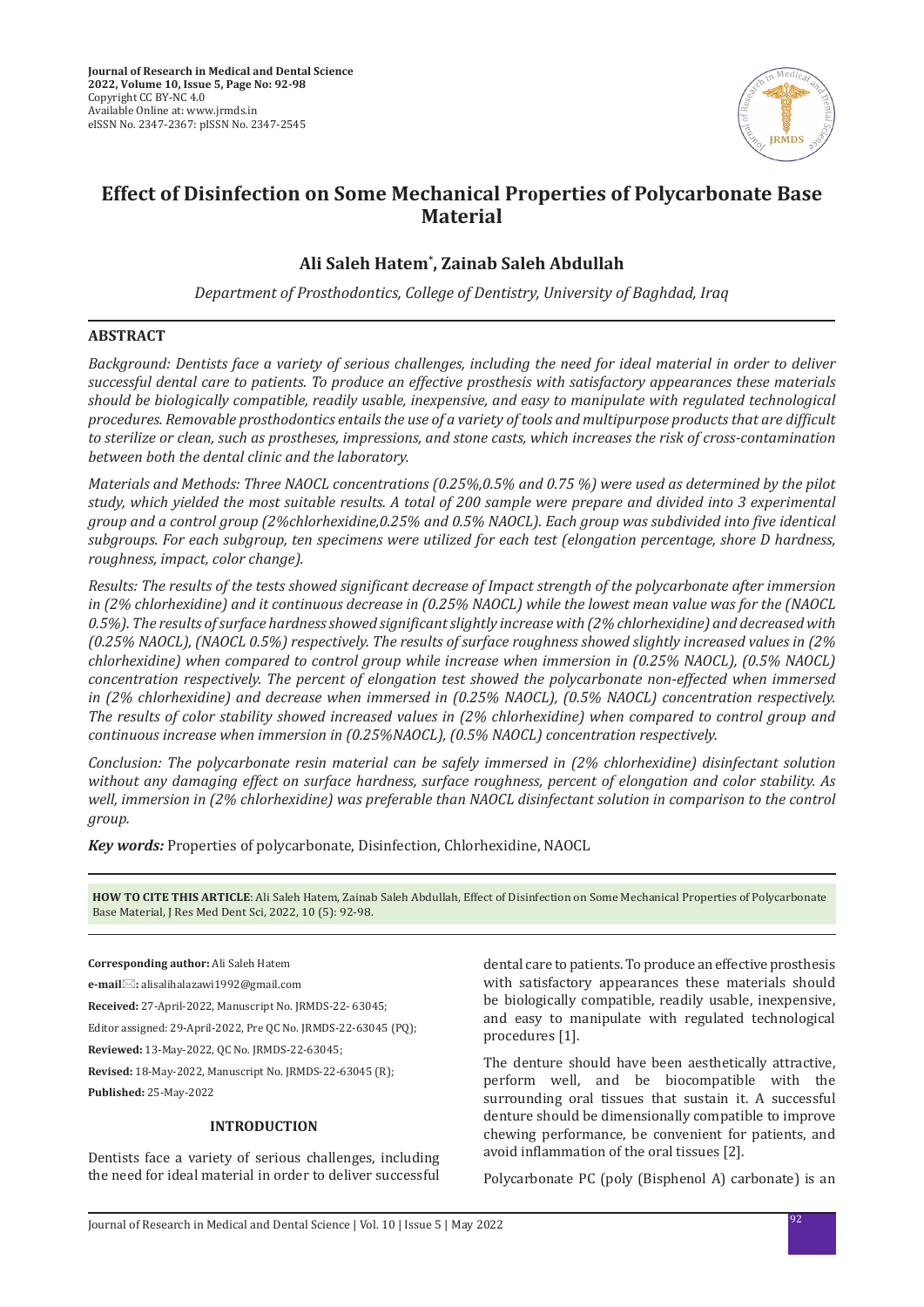amorphous polymer with signs of crystallinity in certain places [3]. It's made of high-quality plastic that's low in weight and translucent. Furthermore, PC has exceptional mechanical properties such as structural stability, excellent impact resistance [4]. high plastic deformation without fracture or crack [5]. and high thermal resistance, retaining its properties over a broad temperature range of 140°C to –20°C [6]. PC, has certain defects in terms of properties, such as low chemical tolerance, limited scratch resistance, and sensitivity to UV rays, which causes color changes. PC may be improved by adding the right additives or mixing it with other polymers [4].

Disinfection is the use of chemical substances to destroy or remove organisms that might cause infection, although physical procedures such as heat treatments are also included [7]. Many mechanical and chemical approaches have been employed to clean and disinfect the denture surfaces from the bacteria that had accumulated on them. Chemicals such as 2% sodium hypochlorite, chlorhexidine and denture brushing have been utilized, however these efforts have had detrimental effects on the acrylic resin foundation of the denture [8].

## **MATERIALS AND METHOD**

In this study, Polycarbonate Extra rigid polymer M10 XR, Deflex, Argentina, Hyposol 3%sodium hypochlorite and Chlorhexidine 2% (Poland) were used.

#### **Pilot Study**

polycarbonate specimens were immersed in NAOCL suspensions at various concentrations (0.25%, 0.5% and 0.75% for each concentration) (20 Mins, 3 times daily for 15 days). For each party, three specimens were prepared. By measuring percent of elongation and surface roughness, the concentrations of 0.25% and 0.5 % were chosen because they offered the most suitable results.

#### **Specimen Grouping**

A total of 200 specimens were made and grouped into control group (normal saline referred to as group A) and three experimental groups (2% chlorhexidine referred to as group B, 0.25% NAOCL referred to as group C and0.5% NAOCL referred to a group D). Finally, every group was further subdivided into five subgroups according to the intentionally performed test.

## **Mold Fabrication**

Plastic and metal sheets (1-4 mm) in thickness according to each test were cut by laser engraving machine (JL-1612, Jinan Link Manufacture and Trading Co., Ltd., China). The cutting was performed in accordance with predetermined requirements for every test as determined by a computer software Auto CAD 2019 (Autodesk Inc., San Rafael, CA, USA) (Figure 1).

#### **Injecting Thermoplastic Material Specimens**

Polycarbonate cartridges were loaded into the DEFLEX MAD automated programmable device and injected into the flask as recommended by the manufacturer: as shown in figure 2. Polycarbonate injection under pressure (5-7 Bar) heat (305oC+/- 10C) for (15 min). as in (Figure 2).

The proper cartridge of injecting material was selected. At its closed end, a vaseline base lubricant was applied, and the cartridge was inserted into one of the two heating cylinders, After the flask's two halves were assembled, screws used to fasten them, and then the flask was placed and secured in the injecting unit, the pressure was kept constant for 1 minute to compensate for the setting contraction. The cylinder was then pulled away from the flask by around 3 to 4 mm, allowing the cartridge to be disengaged. The flask was then removed and the used cartridge was automatically discharged by pressing the evacuation key, After the flask was cooled, the screws were loosened and the flask halves were slowly opened. The specimens were removed from the molds.

## **Preparation, Finishing and Storage of Specimens**

After de-flasking of the test specimens, every specimen was finished and polished Except for the surface roughness test, they were finished and any flashes of materials were removed. The polycarbonate specimens were separated and the sprue were removed by using metal disk to cut it then each specimen was finished by using special finishing plastic burs used to finish them, then all the specimens were finished by using a sand paper with (120) grain size and to avoid over heating the specimens were cooled by immersing them in rubber bowel filled with water (finishing the specimens for 15 second then immersion in the water for 15 second).



**Figure 1: A, plastic mold for impact test. B, plastic mold for elongation test. C, metal mold for hardness and roughness test. D, metal mold for color stability test.**



**Figure 2: Automatic programmable device DEFLEX MAD.**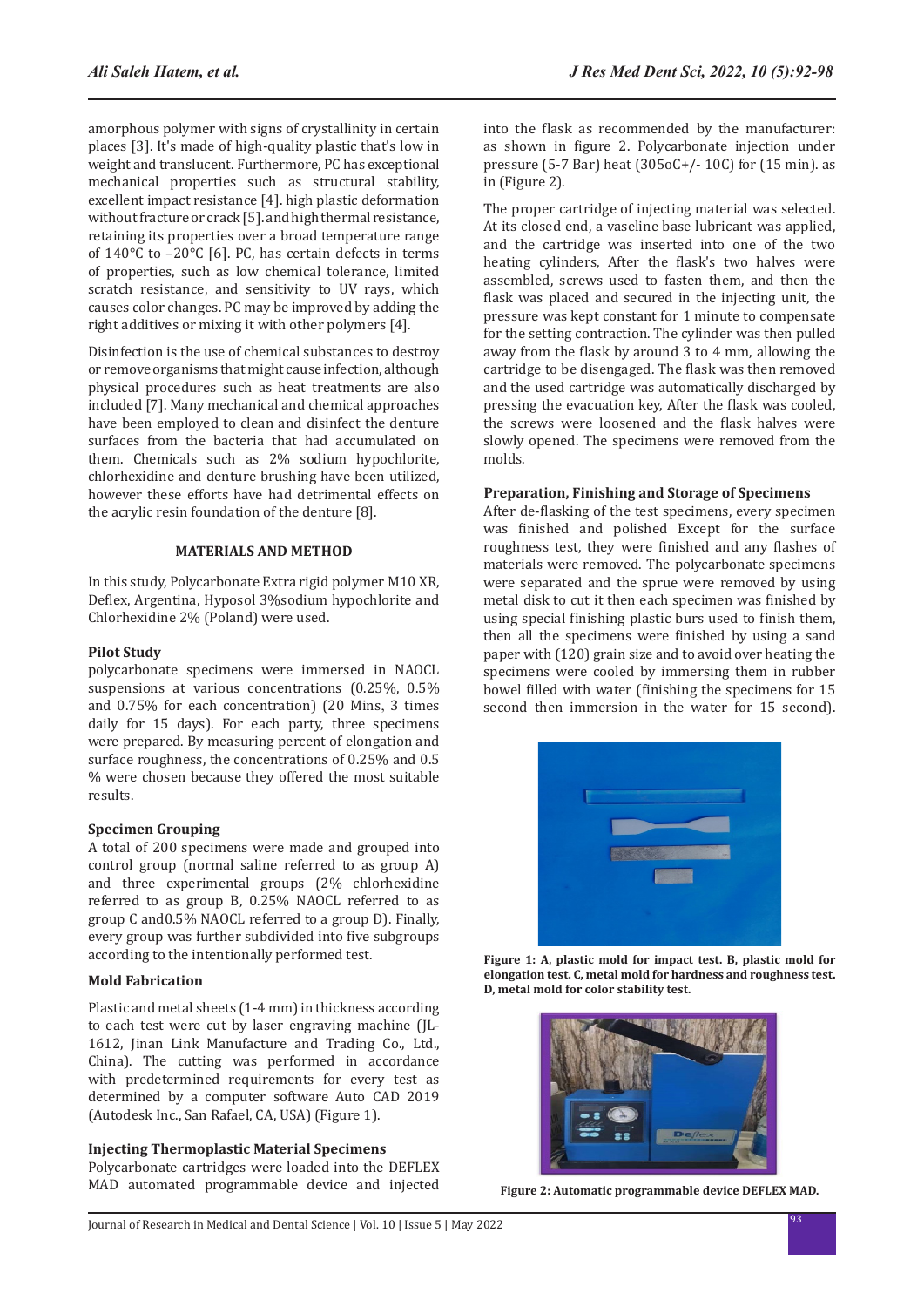

**Figure 3: finished and polished equipment.**

Polishing of the specimens was done in lathe polishing machine by using ruge disc and soft brush with pumice as in (figure 3). To achieve a high-gloss finish, a dental lathe was utilized at a low speed (1500rpm) with continuous water cooling to avoid overheating the specimens.

#### **Testing Procedures**

#### **Impact strength test**

Bar shaped specimens with length, width, and thickness of (80 mm x 10 mm x 4 mm) (ISO.179-1, 2000 for unnotched specimens) were constructed, Charpy type impact testing instrument was used. Horizontally the specimen was supported at its ends and hit by a free swinging pendulum. 30 joules testing capacity were used, the impact strength is expressed in joules by the scale reading on the side of Charpy type impact testing instrument. The Charpy impact strength of un-notched specimen was calculated in KJ/m2 by the following equation [9]:

Impact strength =  $E/B.D x 103 (KJ/m<sup>2</sup>)$ 

- E: is the impact absorbed energy in joules.
- B: is the width in millimeters of the specimens.
- D: is the thickness Test samples

## **Shore D hardness test**

The test was done according to (ASTM D2240-03 standard). The dimensions are 25mm in length, 25mm in width and 6mm in thickness. Five areas were marked on the surface, six millimeters separated from each other. Shore D durometer (Laizhou Laihua Co., China) with a blunt end and a diameter 1.40 diameter with 30o cone mm used for testing. The specimen is placed on a flat table, which is raised up by a lever until the indenter contacts the specimen for 3 second. The hardness at each point was measured, then the mean of the three measurements was considered as the hardness of the specimen.

## **Surface roughness test**

Specimens for roughness test were fabricated and tested according to ADA specification No.12, 1999. A Portable digital device with 0.001μm accuracy was used. After placing the specimen on a stable and hard surface, the stylus touches the specimen surface at three areas and travels (11mm) along the surface after touching the initial point. The mean of these three readings was measured and considered as the roughness of the specimen.

## **Percent of elongation test**

Dumbbell shaped specimens with dimensions of (60±2mm overall length, 16±1mm length of narrow parallel side portion, 12±1mm width at the ends, 3±0.2mm width of narrow parallel side portion, 2±0.2mm thickness and 12±1mm large radius) (ISO 527: 1993plastic).

The test was measured using Tinins Olsen testing machine as in (figure 4) for measuring elongation strength at a cross head speed of 5mm / min and with a 50 mm grip – to – grip displacement at the failure was recorded in millimeter (mm) and the percent of elongation values were calculated from the following equation:

Percent of elongation = displacement (final gauge length – initial gauge length) / initial gauge length \* 100%

Elongation = displacement /16 mm (initial gauge length) \* 100%

## **Color stability**

Rectangular-shaped samples with diameter of 20mm length, 10mm width and thickness of 0.8mm were fabricated for color change test. The amount of light transmission of the sample was measured by using a spectrophotometer as a function of wavelength. The sample was located over the light opening of the device and then subjected to light. The percentage and the reading of transmitted light, was then acquired from the screen of the computer attached with the device.

## **The Statistical Analysis**

The statistical analysis was done using one-way ANOVA (Analysis of variance) and post hoc tests (Tukey HSD) by statistical analysis software (IBM SPSS Statistics 26). Levene's test was also conducted to determine the homogeneity of variances.

The probability (P) value of > 0.05 was considered nonsignificant statistically (NS), P values of  $\leq$  0.05 were considered statistically significant (S), and P values of ≤ 0.01 were considered highly significant (HS).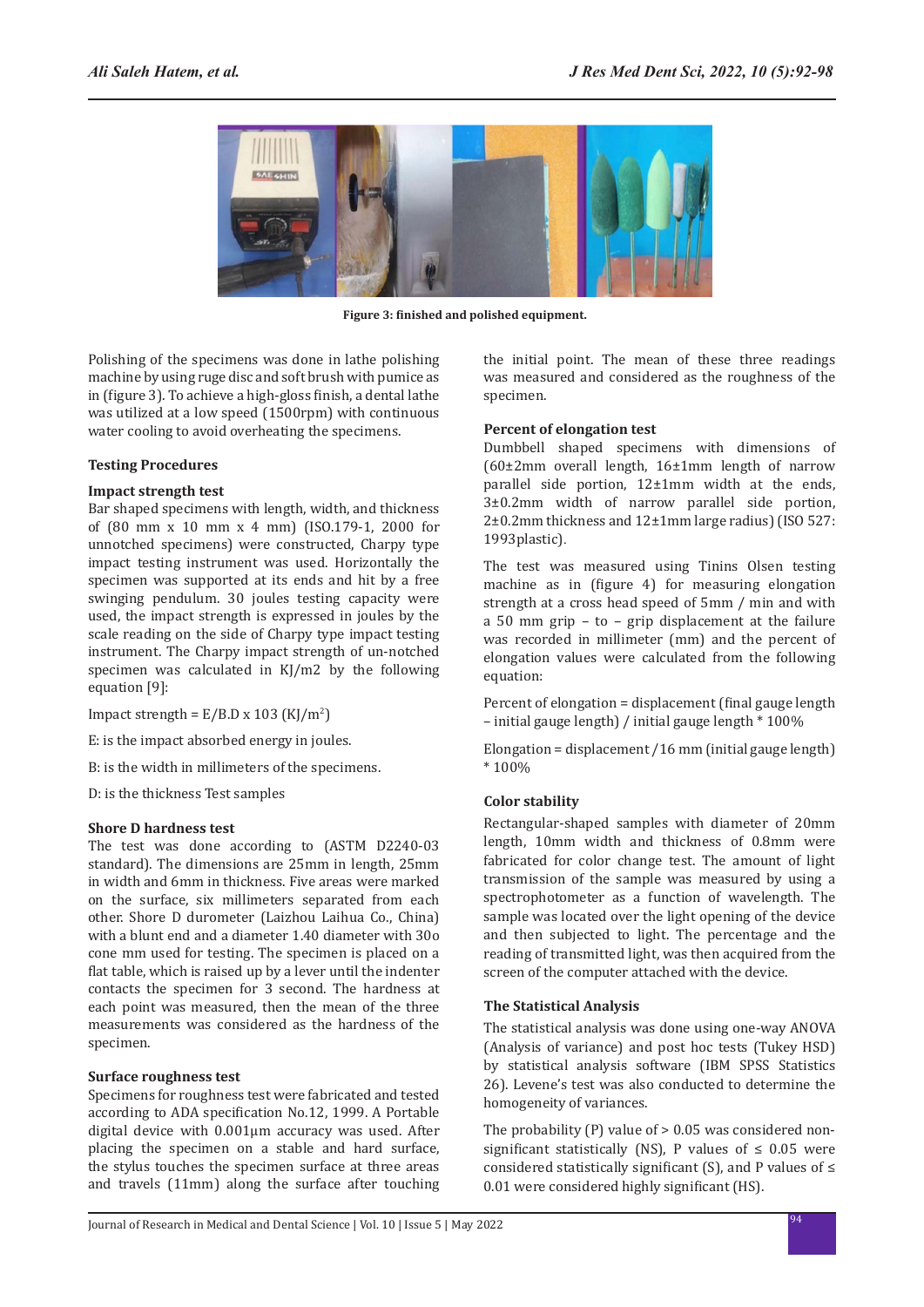#### **RESULTS**

#### **Impact Test**

The experimental group A (control) showed highest mean values followed by the chlorhexidine group (B) and NAOCL 0.25% (group C) while the lowest mean value was for the NAOCL0.5% (Group D). Tukey HSD test was conducted to compare means of each two groups of all four impact strength test groups. There were significant differences between group A and D, and non-significant between all other each two groups of all study groups. as seen in (Table 1).



**Figure 4: Tinins Olsen testing machine.**

#### **Shore D Hardness Tests**

The experimental group (NAOCL 0.5%) showed lowest mean values followed by the (NAOCL 0.25%) and (control) while the highest mean value was for the (chlorhexidine 2%), Tukey HSD test was conducted to compare means of each two groups of all four surface hardness test groups. There were significant differences between group B and D, and Non-significant between all other each two groups of all study groups as seen in (table 2).

#### **Surface Roughness Tests**

The experimental group (control) showed lowest mean values followed by the (chlorhexidine 2%), (NAOCL 0.25%) respectively while the highest mean value was for the (NAOCL 0.5%), Tukey HSD test was conducted to compare means of each two groups of all for surface roughness test groups. There were non-significant differences between group A and B, and significant between all other each two groups of all study groups (Table 3).

#### **Percent of Elongation**

The experimental group (2% chlorhexidine) showed highest mean values followed by (control group and 0.25%NAOCL) group, while the lowest mean value was

| Table 1: Minimum values, maximum values, means, standard deviation, ANOVA (one way), and post-hoc test of impact strength. |  |  |  |
|----------------------------------------------------------------------------------------------------------------------------|--|--|--|
|                                                                                                                            |  |  |  |

| <b>Impact Strength</b>                    |                                    |         |         |          | <b>ANOVA</b>   |         |                | <b>Tukey HSD</b> |
|-------------------------------------------|------------------------------------|---------|---------|----------|----------------|---------|----------------|------------------|
| Group                                     | <b>Min</b>                         | Max     | Mean    | ±SD      |                | P value | <b>Groups</b>  | P value          |
| (A)<br>235.258<br>230.23<br>242.79        |                                    |         |         |          | A B            | 0.978   |                |                  |
|                                           |                                    |         |         | 4.39429  |                |         | A C            | 0.052            |
|                                           | (B)<br>228.42<br>239.68<br>234.567 |         |         |          |                |         | A <sub>D</sub> | 0.02             |
|                                           |                                    | 3.63863 | 4.867   | (S) .006 | B <sub>C</sub> | 0.122   |                |                  |
| (C)                                       | 225.17                             | 236.91  | 230.601 | 4.37565  |                |         | B <sub>D</sub> | 0.053            |
| (D)                                       | 224.19                             | 233.1   | 229.924 | 2.96958  |                |         | C <sub>D</sub> | 0.98             |
| Levene statistics=1.177, P value=.332(NS) |                                    |         |         |          |                |         |                |                  |

**Table 2: Minimum values, maximum values, means, standard deviation, ANOVA (one way), and post-hoc test of hardness.**

| <b>Shore D Hardness</b> |       |       |        |                                       | <b>ANOVA</b> |         | <b>Tukey HSD</b> |         |     |       |       |
|-------------------------|-------|-------|--------|---------------------------------------|--------------|---------|------------------|---------|-----|-------|-------|
| Group                   | Min   | Max   | Mean   | ±SD                                   |              | P value | Groups           | P value |     |       |       |
|                         |       | 86.34 | 82.551 |                                       | 2.41663      |         |                  |         |     | A B   | 0.966 |
| (A)                     | 80    |       |        |                                       |              |         |                  |         | A C | 0.482 |       |
|                         |       |       |        | 3.508                                 | .025(S)      | A D     | 0.092            |         |     |       |       |
| (B)                     | 80.79 | 84.89 | 82.958 | 1.49633                               |              |         | B <sub>C</sub>   | 0.243   |     |       |       |
| (C)                     | 78.78 | 83.89 | 81.286 | 1.83235                               |              |         | B <sub>D</sub>   | 0.032   |     |       |       |
| (D)                     | 77.36 | 82.98 | 80.43  | 1.98555                               |              |         | C <sub>D</sub>   | 0.764   |     |       |       |
|                         |       |       |        | Levene statistics=2.130, P value=.113 |              |         |                  |         |     |       |       |

**Table 3: Minimum values, maximum values, means, standard deviation, ANOVA (one way), and post-hoc test of Surface roughness.**

|       |       | Surface roughness |        |                                       | <b>ANOVA</b> | <b>Tukey HSD</b> |                |             |
|-------|-------|-------------------|--------|---------------------------------------|--------------|------------------|----------------|-------------|
| Group | Min   | Max               | Mean   | ±SD                                   |              | P value          | Groups         | P value     |
|       | 3.271 | 3.583             | 3.4235 | 0.1183                                |              |                  | ΑB             | 0.883       |
| (A)   |       |                   |        |                                       |              |                  | A C            | $\mathbf 0$ |
|       |       |                   |        |                                       |              |                  | A D            | $\Omega$    |
| (B)   | 3.335 | 3.624             | 3.4699 | 0.09512                               | 36.207       | .000(H.S)        | B <sub>C</sub> | 0.006       |
| (C)   | 3.527 | 3.976             | 3.7936 | 0.15838                               |              |                  | B <sub>D</sub> | $\mathbf 0$ |
| (D)   | 3.717 | 4.236             | 3.9892 | 0.17927                               |              |                  | C D            | 0.019       |
|       |       |                   |        | Levene statistics=2.182, p value=.107 |              |                  |                |             |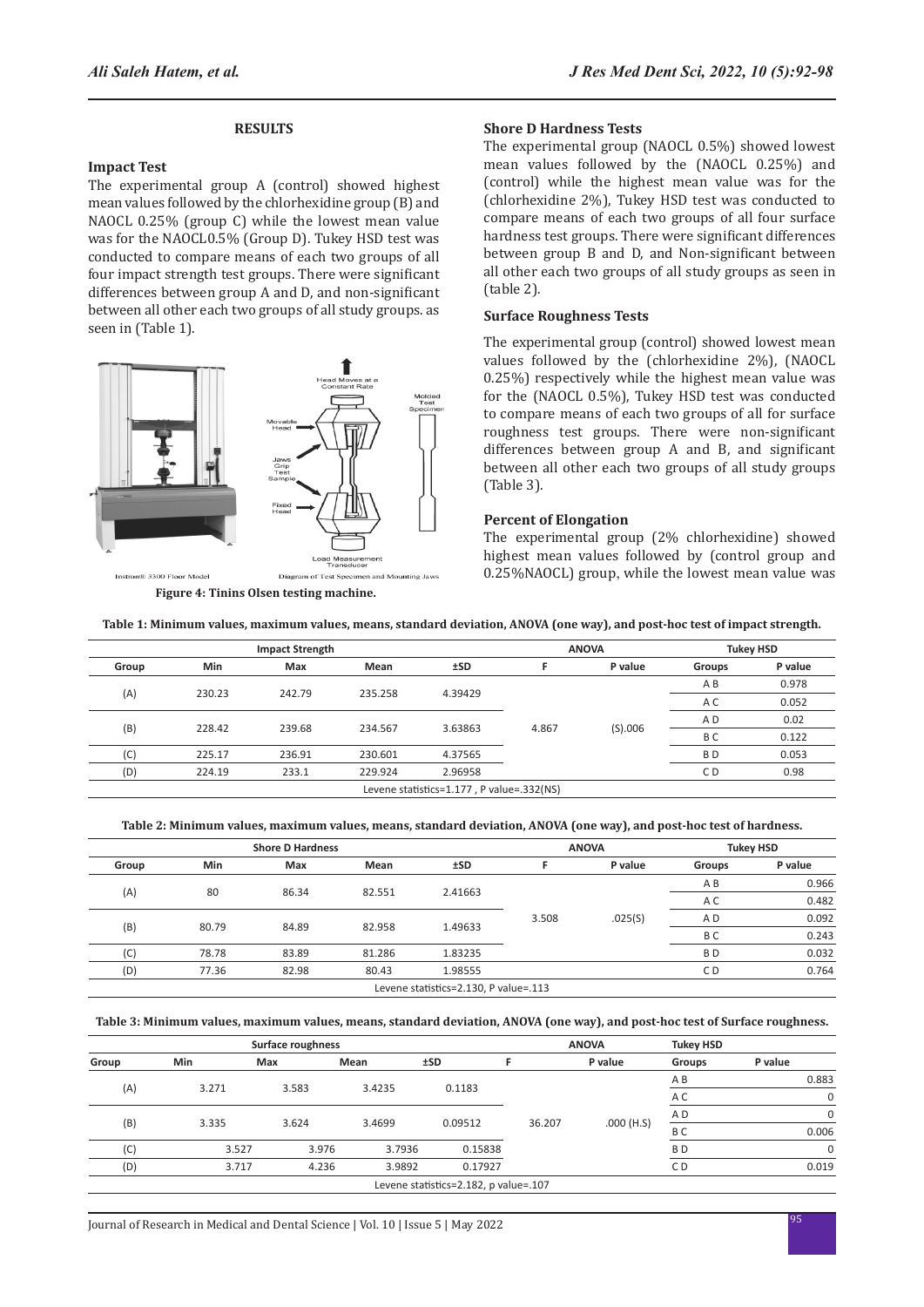|       | <b>Percent of Elongation</b> |       |        | <b>ANOVA</b> |       |           |
|-------|------------------------------|-------|--------|--------------|-------|-----------|
| Group | Max<br>Min                   |       | Mean   | ±SD          |       | P value   |
| (A)   | 0.692                        | 0.887 | 0.7823 | 0.06573      |       |           |
| (B)   | 0.7007                       | 0.836 | 0.7844 | 0.03898      |       |           |
| (C)   | 0.69                         | 0.808 | 0.7471 | 0.04319      | 2.417 | .082(N.S) |
| (D)   | 0.6723                       | 0.802 | 0.7348 | 0.05148      |       |           |

**Table 4: Minimum values, maximum values, means, standard deviation, ANOVA (one way), and post-hoc test of percent of elongation.**

**Table 5: Minimum values, maximum values, means, standard deviation, ANOVA (one way), and post-hoc test of color stability.**

Levene statistics= 2.252, p value=.099

| <b>Color Stability</b>                 |                                      |       |        |          | <b>ANOVA</b> |           | <b>Tukey HSD</b> |          |
|----------------------------------------|--------------------------------------|-------|--------|----------|--------------|-----------|------------------|----------|
| Group                                  | Min                                  | Max   | Mean   | ±SD      |              | P value   | Groups           | P value  |
|                                        | 2.109<br>2.1986<br>0.052073<br>2.271 |       |        | A B      | 0.099        |           |                  |          |
| (A)                                    |                                      |       |        |          | 50.605       |           | A C              | $\Omega$ |
| (B)                                    |                                      | 2.317 | 2.2581 | 0.052308 |              | .000(H.S) | A D              |          |
|                                        | 2.172                                |       |        |          |              |           | B C              | 0        |
| (C)                                    | 2.254                                | 2.493 | 2.3712 | 0.073116 |              |           | B <sub>D</sub>   |          |
| (D)                                    | 2.385                                | 2.532 | 2.4827 | 0.041264 |              |           | CD               | 0        |
| Levene statistics= 1.227, P value=.314 |                                      |       |        |          |              |           |                  |          |

for the (NAOCL 0.5%) as seen in (Table 4).

#### **Color Stability**

The experimental group (0.5% NAOCL) showed highest mean values followed by (0.25% NAOCL and chlorhexidine) groups, while the lowest mean value was for the control group, Tukey HSD test was conducted to compare means of each two groups of all four color stability test groups. There were non-significant differences between group A and B, and highly significant between all other each two groups of all study groups as seen in (Table 5).

## **SEM Result**

The results indicate well distributed and increase degree of roughness into polycarbonate matrix with 2%chx and more roughness in 0.25% ,0.5% NAOCL respectively as show in figure (Figure 5).

#### **DISCUSSION**

Because the denture is worn in the mouth and is exposed to a variety of chemical compounds as well as multiple stresses, the denture base materials must have specialized qualities to meet as many of the requirements as possible [10]. An at-home disinfecting process can be used to immerse prosthetic devices in solutions. Disinfectants, on the other hand, interfere with the polymer's properties [11].

Impact strength test is the ability of material to dropped on a hard surface, it broke. This was connected to the amount of energy adsorption that causes a material to fracture when subjected to a quick blow [12]. The high impact strength of polycarbonate was due to a number of factors related to its structure, including the presence of a considerable aromatic component of phenyl groups (benzene ring) in its backbone and pendant oxygen and hydrogen groups of modest size These The tangling with the neighboring polymer is enabled by the oxygen and



**Figure 5: 100 µm magnification show increase degree of roughness into polycarbonate matrix with: A: Control specimen, B: 2% CHX specimen, C: 0.25% NAOCL specimen, D: 0.5% NAOCL specimen.**

hydrogen groups. hydrogen bonding and the creation of chains All of these elements will result in Intermolecular movement resistance should be increased [13]. The results of the study showed that impact strength for (0.5% NAOCL, 0.25% NAOCL) decreased significantly when compared to the control group. Polymer degradation may cause the material to dissolve when immersed in liquids [14]. Van der walls forces were used to achieve interfacial adhesion between inorganic fillers and organic matrix; these weak bindings may reduce the elastic modulus of modified polymer at low stress, but they tend to break down at high impact loading, making the material more brittle [15,16].

Shore D hardness is defined as a material's resistance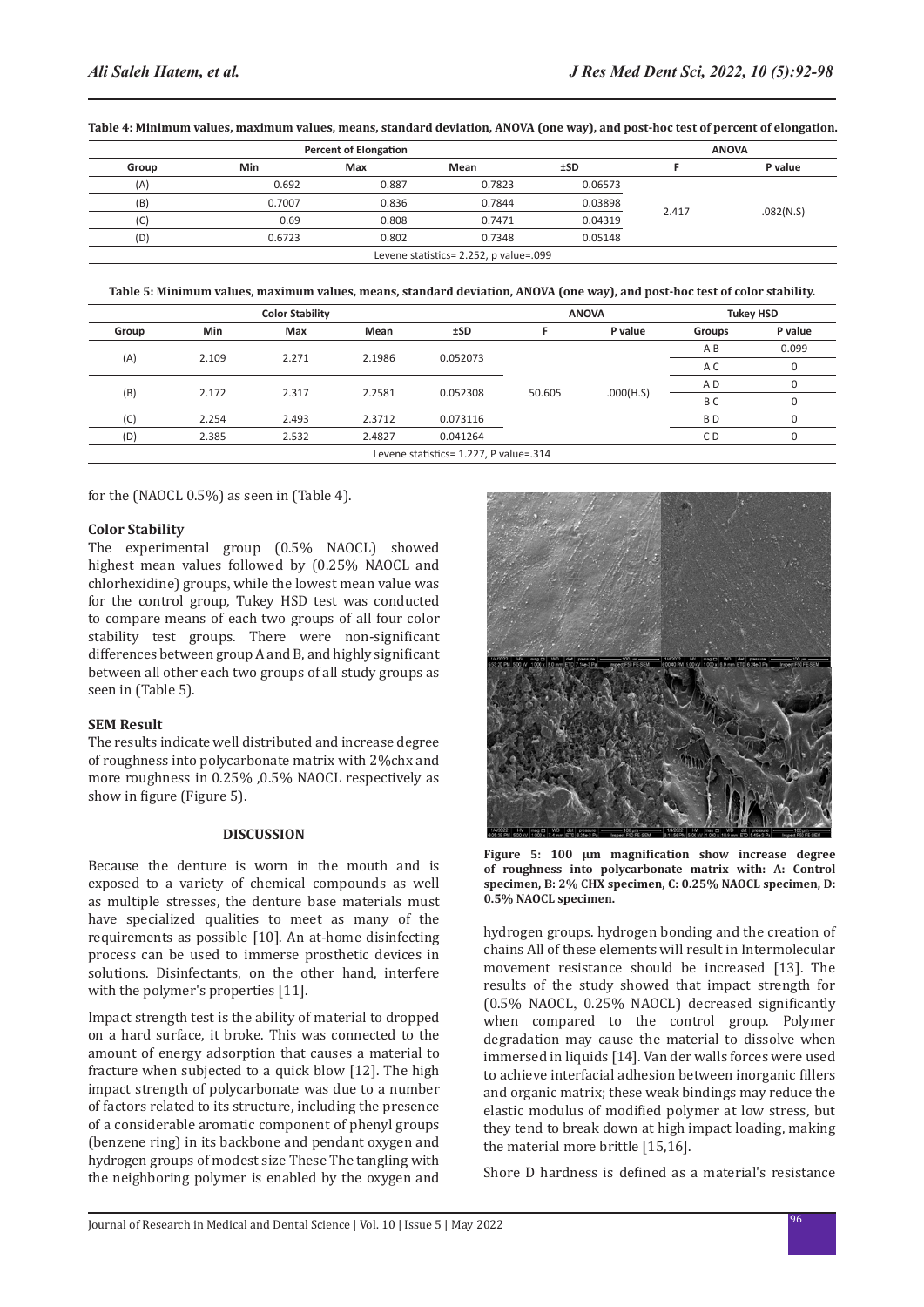and ability to abrade opposing dental structures [17]. After immersion, there was statistically significant decrease in surface hardness comparison to the control group, except for test group B (chlorhexidine), increase polycarbonate samples degradation with increase NAOCL concentration as shown in SEM. After the degradation, the damage in the matrix makes the water transport mechanism even more active, water absorption increases [18]. PC and water are polar polymer and polar solvent, respectively. Therefore, solvent-solute interaction, namely 'like dissolves like" will occur. PC also contains oxygen in carbonate group, CO3 which is susceptible to water absorption. Crowding of water molecules at PC polymer chain causes the polymer structure to deform and open up, leading to higher free volume [19]. Water molecules diffuse more quickly into polymers, acting as a plasticizer and gradually relaxing the polymer chain, resulting in a decrease in hardness [20].

Surface roughness is significant factor because bacteria can accumulate on rough denture surfaces, affecting oral health [21]. The roughness of denture is affected by the material's properties, polishing techniques, and the operator's skill [22]. The findings of the ANOVA tests showed that the surface roughness of the 2%chlorhexidine group was statistically non-significant change when compared to the control groups. The surface roughness test showed that the mean surface roughness values for the (0.25% NAOCL) and (0.5% NAOCL) was a statistically highly significant increase when compared to the control group. This increase might be due to fact that when a polymer is exposed to a solution, it suffers hydrolytic breakdown as a result of the chemical interaction between the solution and the organic matrix in the open spaces between the polymer chains [23].

Elongation is a measurement of how far a material can stretch before breaking. When a material needs to tolerate bigger deformation without breaking, it needs to have a high elongation [24]. After immersion, there was statistically significant decrease in percent of elongation for 0.25%, 0.5% NAOCL respectively comparison to the control group, except for test group B (disinfectant), This decrease might be due to fact that when a polymer is exposed to NAOCL solution, increase the BPA release although higher pH values [25].

color stability: Many denture base resins have been produced that make processing easier and faster, While all these materials have appropriate mechanical properties, color stability is also important since a change in appearance indicates a decrease in longterm denture quality [26].The spectrophotometer study shows significant differences between the tested groups in both the (0.25% NAOCL) and (0.5% NAOCL) groups, One of the possible reasons for the significant color differences in the color stability test when compared to those immersed in distilled water groups is the surface porosity caused by the dissolution of a small soluble component of the material, which causes the color change, or the increased roughness caused by the immersion disinfectant method, which leads to accelerated chemical degradation [14].

#### **CONCLUSION**

The polycarbonate resin material can be safely immersed in (2% chlorhexidine) disinfectant solution without any damaging effect on surface hardness, surface roughness, percent of elongation and color stability. As well, immersion in (2% chlorhexidine) was preferable than NAOCL disinfectant solution in comparison to the control group.

#### **CONFLICTS OF INTEREST**

All authors declare that they have no competing interests.

#### **FUNDING**

The project is completely self-funded.

#### **ETHICAL APPROVAL**

In-vitro study.

#### **REFERENCES**

- 1. Al-Kebsi AM, Al-Motareb FL, Al-Hamzy M, et al. [Multiple](https://irispublishers.com/ojdoh/fulltext/multipl-risk-factors-of-candida-albicans-associated-denture-stomatitis.ID.000511.php)  [risk factors of Candida albicans associated denture](https://irispublishers.com/ojdoh/fulltext/multipl-risk-factors-of-candida-albicans-associated-denture-stomatitis.ID.000511.php)  [stomatitis.](https://irispublishers.com/ojdoh/fulltext/multipl-risk-factors-of-candida-albicans-associated-denture-stomatitis.ID.000511.php) On J Dent Oral Health 2018; 1:1-5.
- 2. Raj PA, Dentino AR. [Denture polymers with antimicrobial](https://www.future-science.com/doi/10.4155/fmc.13.145)  [properties: a review of the development and current](https://www.future-science.com/doi/10.4155/fmc.13.145)  [status of anionic poly \(methyl methacrylate\) polymers.](https://www.future-science.com/doi/10.4155/fmc.13.145) Future Med Chem 2013; 5:1635-45.
- 3. Kaneko T, Tatara T, Hirose M. [Response to Muggleton et](https://onlinelibrary.wiley.com/doi/abs/10.1111/aas.13590)  [al.](https://onlinelibrary.wiley.com/doi/abs/10.1111/aas.13590) Acta Anaesthesiol Scand 2020; 64:866.
- 4. Tsintzou GP, Antonakou EV, Achilias DS. [Environmentally](https://www.sciencedirect.com/science/article/abs/pii/S030438941200951X)  [friendly chemical recycling of poly \(bisphenol-A](https://www.sciencedirect.com/science/article/abs/pii/S030438941200951X)  [carbonate\) through phase transfer-catalysed alkaline](https://www.sciencedirect.com/science/article/abs/pii/S030438941200951X)  [hydrolysis under microwave irradiation.](https://www.sciencedirect.com/science/article/abs/pii/S030438941200951X) J Hazard Mater 2012; 241:137-45.
- 5. Mark JE. Physical Properties of Polymers Handbook. 2022.
- 6. [https://books.google.com/books/about/The\\_](https://books.google.com/books/about/The_Chemistry_of_Polymers.html?id=5XFsT69cX_YC) [Chemistry\\_of\\_Polymers.html?id=5XFsT69cX\\_YC](https://books.google.com/books/about/The_Chemistry_of_Polymers.html?id=5XFsT69cX_YC)
- 7. Hardy K, Stark J. [Mathematical models of the balance](https://link.springer.com/article/10.1023/A:1016183731694)  [between apoptosis and proliferation.](https://link.springer.com/article/10.1023/A:1016183731694) Apoptosis. 2002; 7:373-81.
- 8. Nazirkar RB. [Effect of PBSW and Biofertilizers on the](http://researchjournal.co.in/online/AJSS/AJSS 9(2)/9_240-243_A.pdf)  [Solubilization of P from RP to Soybean in Inceptisol.](http://researchjournal.co.in/online/AJSS/AJSS 9(2)/9_240-243_A.pdf) Asian J Soil Sci 2014; 9:240-3.
- 9. DeHoff PH, Barrett AA, Lee RB, et al. [Thermal](https://www.sciencedirect.com/science/article/abs/pii/S0109564107002096)  [compatibility of dental ceramic systems using cylindrical](https://www.sciencedirect.com/science/article/abs/pii/S0109564107002096)  [and spherical geometries.](https://www.sciencedirect.com/science/article/abs/pii/S0109564107002096) Dent Mater 2008; 24:744-52.
- 10. Hiroshi Takahashi, Minoru Kawaguchi, Ryo Nakashiro, et al. [Effect of Water Sorption on the Ultimate Transverse](https://www.jstage.jst.go.jp/article/jjps1957/42/4/42_4_668/_article/-char/ja/)  [Strength of a Heat-cured Denture Base Resin Relined](https://www.jstage.jst.go.jp/article/jjps1957/42/4/42_4_668/_article/-char/ja/)